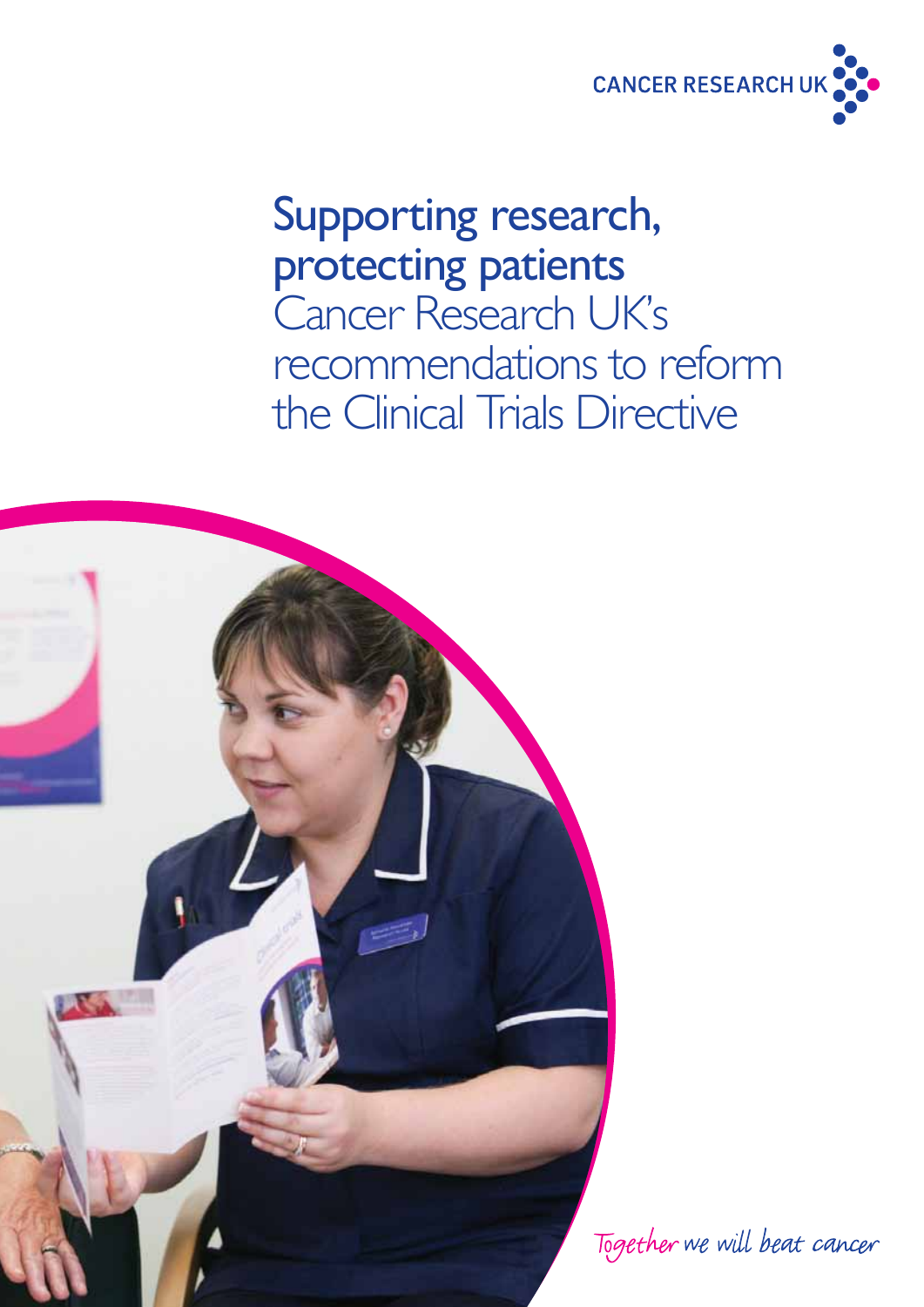## About Cancer Research UK

#### **Contents**

| Executive Summary    |    |
|----------------------|----|
| Introduction         | 3  |
| <b>Action Needed</b> | 6  |
| Summary              | 12 |
| Glossary of terms    | 13 |
| More information     | 13 |

Cancer Research UK is the world's largest independent cancer charity dedicated to saving lives through research, and the biggest funder of cancer research in Europe. To achieve our vision of beating cancer, we support high-quality groundbreaking research to prevent, diagnose and treat the disease. Our work has been at the heart of progress that has seen cancer survival rates double in the last 40 years.

In 2010/2011, we spent €388 million on research.<sup>1</sup> This all came from the generosity of the public – we receive no government funding for our research. With this funding, we aim to provide scientists with the facilities and environment they need to excel. We are also committed to developing the next generation of high calibre researchers, to drive forward the fight against cancer and ensure we continue to save more lives in the future. We currently support around 250 clinical trials and are involved in a number of international research projects, mainly through funding the UK arm of clinical trials.

We support over 4,000 doctors, nurses and scientists in the UK, carrying out research across more than 200 types of cancer to find new and better ways to beat the disease. Our research does not take place in isolation. It's only in partnership with others in the sector, including public and private organisations and charities, that we can meet our research aims and achieve the greatest impact in our fight against cancer. Cancer Research UK has increasingly become involved in international research collaborations. In November 2011, Cancer Research UK joined forces with international research groups from the UK, Europe and the US to launch the International Rare Cancers Initiative, which will boost the development of new treatments for patients with rare cancers.

We would be happy to provide any further information or an expert to discuss these issues further, as required. Please contact the Policy Department at publicaffairs@cancer.org.uk or telephone 020 3469 8127.

#### Acknowledgements

The report was written by Daniel Bridge.

The case studies and evidence which contributed to producing this report were based on correspondence with the following individuals:

Roisin Cinneide – Pharmacovigilance Co-ordinator, University College London Lindsey Connery - Pharmacovigilance Manager, Cancer Research UK Clinical Trials Unit, Glasgow Nicky Gower – Regulatory Affairs Manager, Cancer Research UK & University College London Cancer Trials Centre Andrea Harkin – Head of Trial Co-ordination, Cancer Research UK Clinical Trials Unit, Glasgow Julie Hearn – Head of Clinical Trials Funding, Cancer Research UK Alison Jenkins – Trial Manager, Wales Cancer Trials Unit Peter Johnson - Chief Clinician, Cancer Research UK Nicola Keat – Research Funding Manager, Cancer Research UK Claire Snowdon – Deputy Director Operations, Institute for Cancer Research

The author would also like to thank the following colleagues for their contribution to the briefing: Emma Greenwood; Layla Theiner; Sarah Woolnough.

The briefing does not represent the views of any one individual or organisation listed above, but is the product of input from all listed parties.

© Cancer Research UK 2012 First published February 2012 by Cancer Research UK

Cancer Research UK is a registered charity in England and Wales (1089464)<br>and in Scotland (SC0416666)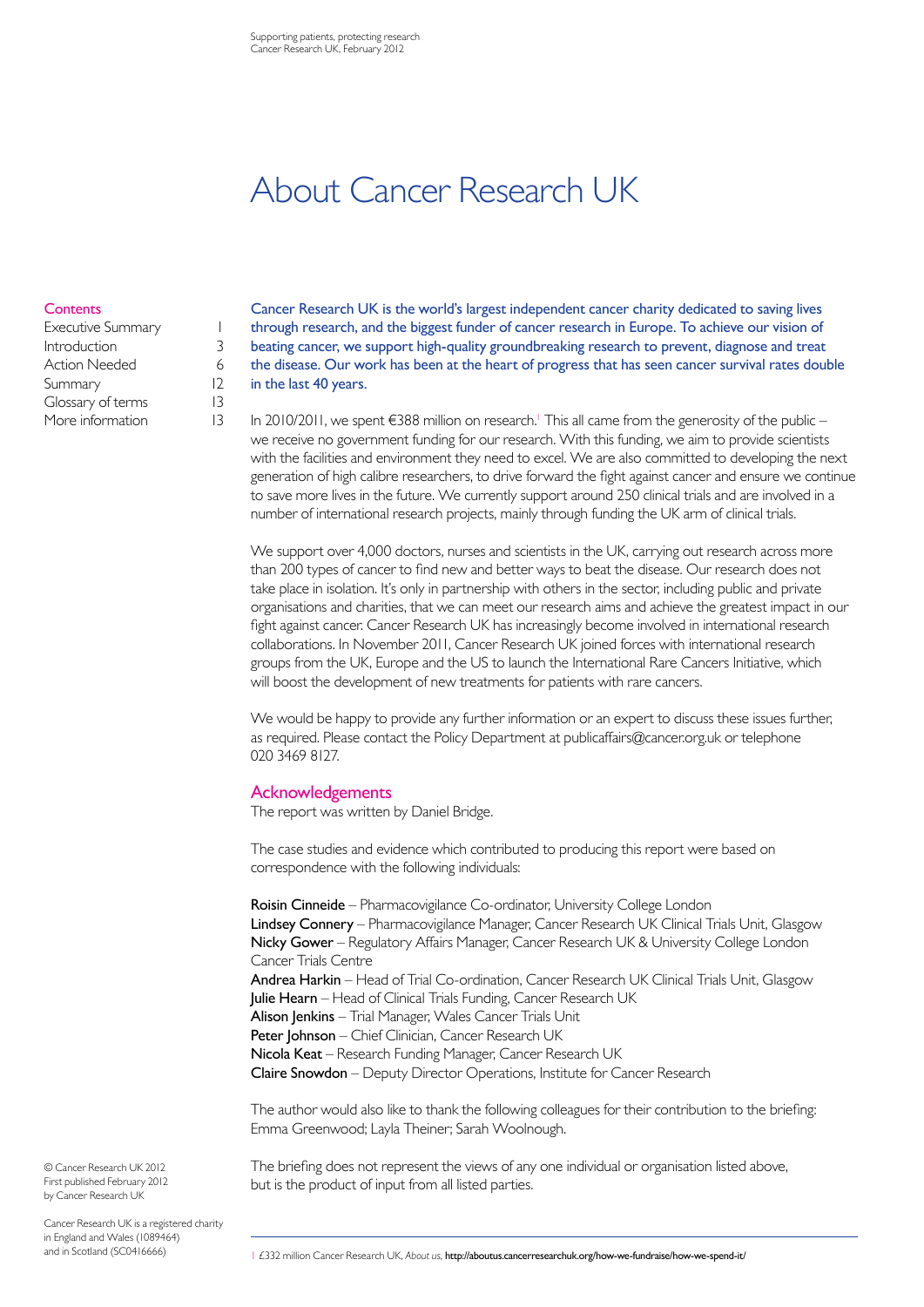Directive 2001/20/EC, the European Clinical Trials Directive (CTD), was passed in 2001 with the aim of standardising and improving the quality of clinical research across Europe. The Directive provides the legal framework for gaining approval to conduct clinical trials which test new therapies in EU Member States and maintaining Good Clinical Practice (GCP) while they are being conducted. The Directive is implemented in Member States through national legislation.

Clinical trials are the way in which new therapies are assessed to establish both their safety and efficacy in humans. They form the basis of deciding whether a new drug or change to existing therapy produces a clinical benefit to patients. Europe has traditionally had a strong research base for clinical trials, however, between 2006-2009 the number of participants taking part in clinical trials declined by 51%.<sup>2</sup> As Member States aim to achieve their 'Horizon 2020' goals of investing 3% of GDP in research, it is important that the regulatory environment will allow such an investment to produce tangible benefits in an acceptable timescale.

As well as providing evidence to advance medical knowledge and develop new therapies, participating in a clinical trial provides opportunities for participants to access high quality care and treatments. Patients taking part in clinical trials experience significant benefits including increased monitoring, access to leading research-active experts, one-to one care from experienced research nurses, improved information and better continuity of care.<sup>3</sup>

Since the introduction of the Directive there has been extensive data collection and feedback on its impact on clinical research in the Member States in which it applies. A consensus view formed that the original objectives have not been achieved and the EU CTD has in fact damaged the competitiveness of European medical research. The Commission has acknowledged this and has undertaken a process of consultation to revise the Directive. The first proposals for the revision of the Directive have been scheduled to be published in the summer of 2012, with the final revision expected to take place in 2014. A co-ordinated and efficient system for regulating clinical trials in Europe can be achieved through reforming the CTD. Cancer Research UK experts (including clinical researchers, regulatory leads based in Clinical Trials Units, and in-house expertise) have highlighted in this report the key aspects of the Directive acting as a barrier to research.

The objective of the revision of the CTD should be to provide clarity to Member States on how to implement the legislation. This will lead to greater certainty within the research community on what needs to done to achieve compliance with regulators and also assist Member States to implement the CTD in a uniform and consistent way.

This briefing outlines Cancer Research UK's key recommendations for revision of the Directive. Decision makers have an opportunity to create a coherent and rational system of regulation for clinical trials that will benefit patients across the whole of Europe.

2 Assessment of the functioning of the "Clinical Trials directive" 2001/20/EC, public consultation paper, p.6

3 Cancer Help, The advantages of being in a Clinical Trial, http://cancerhelp.cancerresearchuk.org/trials/taking-part/the-advantages-of-being-in-a-trial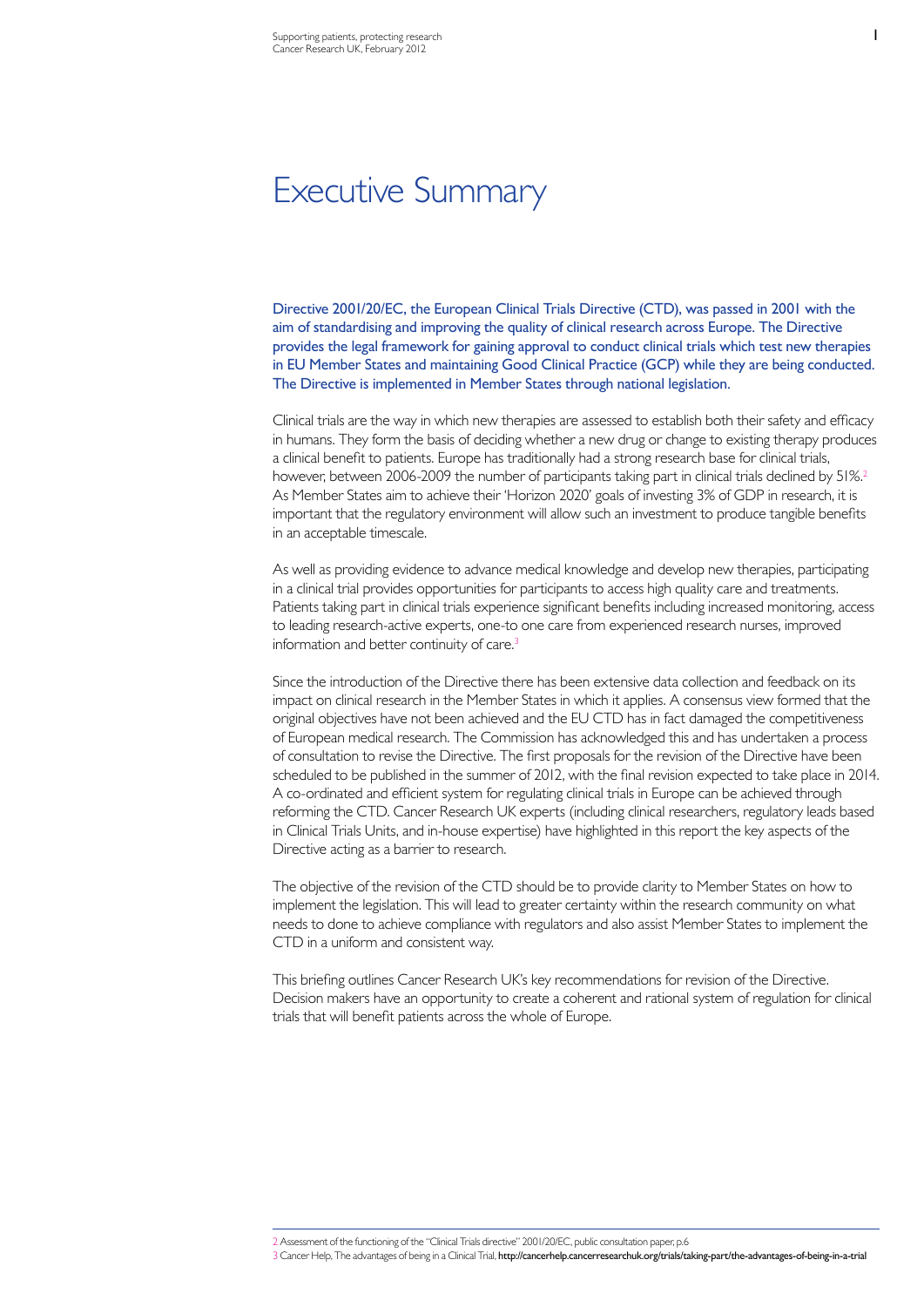#### Key recommendations

- 1 Retain the function of national competent authorities in regulating single country trials with multinational trials having the option to participate in a Co-ordinated Assessment Procedure (CAP)
- 2 The definition of an Investigational Medicinal Product should be limited to include only therapies which are genuinely investigational and novel
- 3 The Directive should allow for a risk-based approach to the assessment of clinical trials, ideally with the onus on the Sponsor to justify the assessment
- 4 Substantial amendments should be limited to changes that affect patient safety or the scientific outcome of a trial, as opposed to reporting purely administrative amendments
- 5 The safety reporting system should be overhauled so that SUSARs are reported in a manner which directly contributes to patient safety
- 6 Multiple organisations should be allowed to sponsor clinical trials in order for risk and responsibility to be shared and facilitate further collaborative working

The Directive in its current form is a major barrier to research in Europe. Cancer Research UK wants as many cancer patients as possible to have the opportunity to take part in clinical trials. The risk of not improving the Directive would be that important medical research will no longer take place in Europe or possibly at all. The revision of the CTD provides an important opportunity to significantly improve the regulatory landscape for clinical research across Europe. Ultimately patients will benefit from the increase in research as treatments improve and novel therapies are discovered.

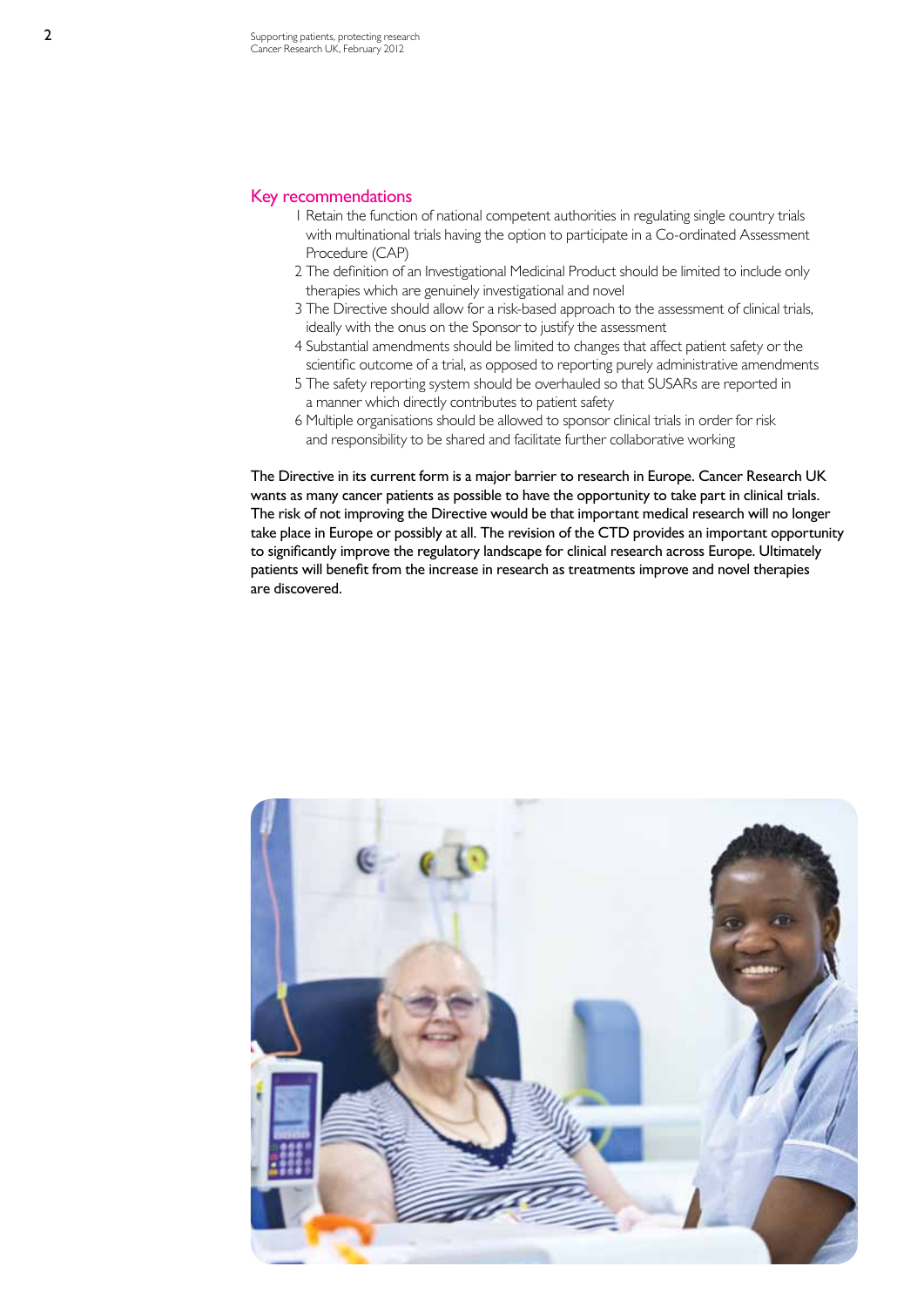### **Introduction**

#### What is a Clinical Trial?

Clinical trials are the way in which new therapies are assessed to establish both their safety and efficacy in humans. They form the basis for deciding whether a new drug or an amendment to an existing therapy produces a clinical benefit to patients. Clinical trials can be conducted in many forms of health intervention from non-invasive screening trials, to trials where new therapies are tested in humans for the first time.

### Different types of clinical trial

#### *Testing new therapies*

Researchers are recruiting over 2,000 lung cancer patients to test to see if a blood-thinning drug can improve treatment for the disease in the Cancer Research UK funded FRAGMATIC trial. They hope the drug will reduce the risk of blood clots, which can be common in people with lung cancer and can also be a side effect of treatment. This form of trial is regulated under the CTD.

#### *Trialing screening techniques*

The UKCTOCS trial is being conducted to test ovarian cancer screening techniques. It is testing whether either screening by ultrasound scanning, or a blood test for CA125 (a molecule linked to ovarian cancer) can save lives. The trial is the first of its kind, involving 200,000 post-menopausal women at 13 hospitals. Preliminary results look positive and the trial will continue until 2015 when the researchers will be able to conclude whether or not a wider screening programme could lead to a fall in deaths from ovarian cancer. Screening trials do not fall under the regulation of the CTD.

New medicines that are being tested for safety and efficacy in patients in a clinical trial are termed Investigative Medicinal Products (IMPs). Trials involving IMPs or those in which an approved therapy is tested on a new condition are regulated by the CTD. The majority of the 250 clinical research studies Cancer Research UK funds will fall under CTD regulations.

Clinical trials are funded and conducted by a multitude of different organisations ranging from large pharmaceutical companies to academic centres. An organisation must be nominated as a Sponsor of a trial under the Directive. Sponsors assume responsibility for the initiation, conduct and management of a trial as well as the liability involved in conducting a trial. The CTD has promoted the standardisation of data a trial produces. This has meant that all clinical trials can now contribute to the marketing authorisation of a product.

As new therapies are developed to target smaller patient population, such as in rarer cancers, it is becoming necessary for organisations looking to conduct trials to open sites in several countries. By widening the geographical area for participation through multi-national trials researchers are able to recruit the required numbers of patients to deliver effective trial data.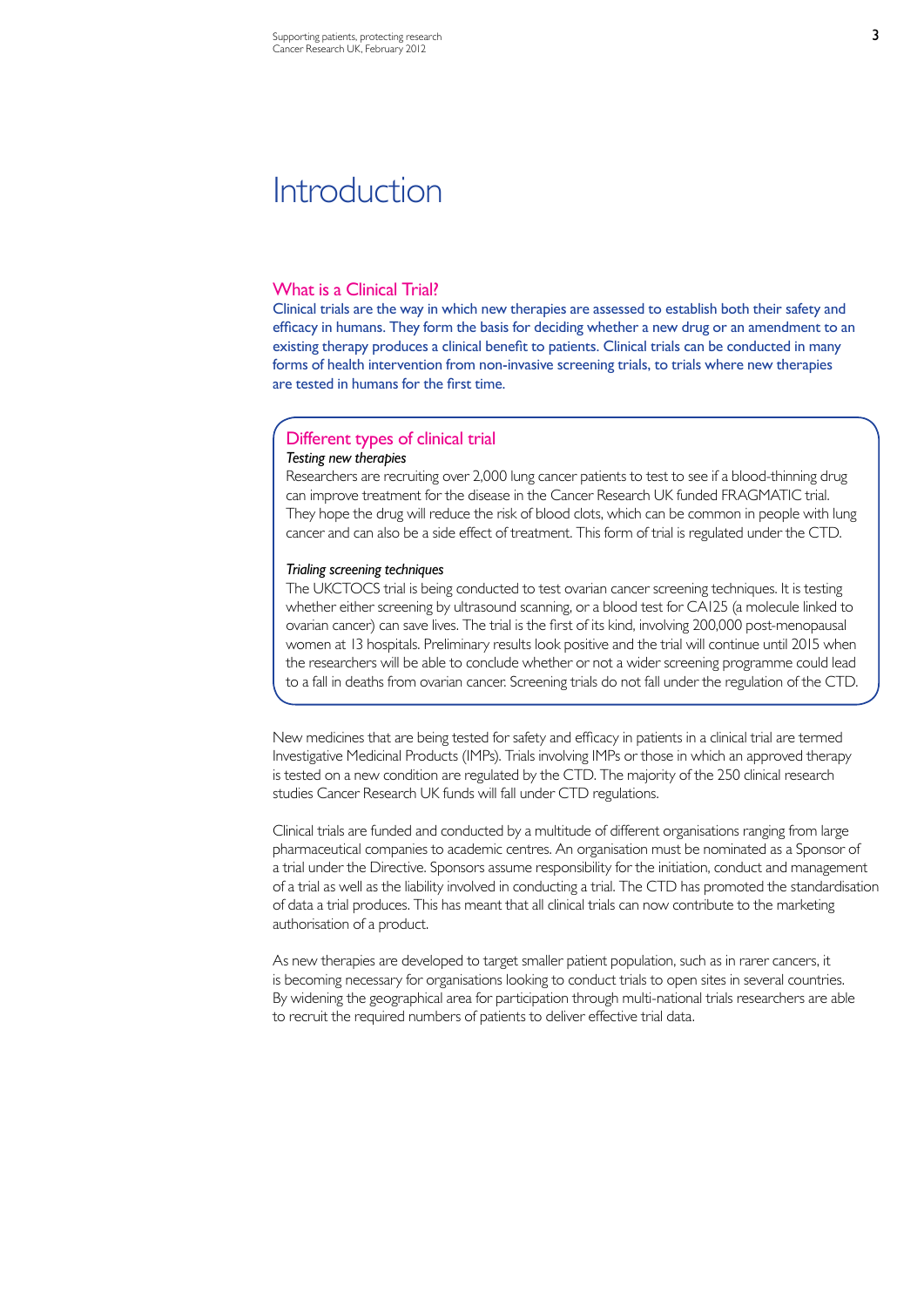#### Case Study: Nigel Lewis-Baker, Cancer Research UK Ambassador and cancer survivor

I have been on two clinical trials. The first one was a 14 month vaccine offered when my current treatment was beginning to fail. When this trial ended I took part in a second trial involving the drug zibotentan, which produced horrendous side effects including excruciating headaches followed by lymphodoema swelling, making breathing quite difficult, and profound deafness that remained until I came off the drug. However, it was worth all the discomfort to progress treatment and, eventually, get some personal benefit and I would do it all again and am currently waiting for another suitable trial to become available.

Clinical trials are essential to developing future treatments and I would not be here now if others had not co-operated in the past. Not only that but they give me a feeling of being more in control and creating something useful out of my situation. It is sometimes difficult to keep positive but trials are a tremendous help and the close scrutiny and care I get also give me comfort and confidence to carry on.

#### The current Directive

The CTD set out three principal objectives:

- Provide greater protection to subjects participating in clinical trials
- Ensure quality of conduct
- Harmonise regulation and conduct of clinical trials throughout Europe

The CTD introduced the system in which a single regulatory body within each of the Member States acts as a National Competent Authority (NCA). An NCA has the ability to grant Clinical Trials Authorisation (CTA) which gives a legal mandate for a trial to take place and inspects clinical sites to check compliance with the CTD and Good Clinical Practice (GCP).

Once Member States began operating under the Directive it became clear it was not achieving its desired aim of harmonising the regulatory requirements to facilitate the conduct of research.

Since the introduction of the CTD to the UK in 2004 the UK's share of commercial clinical trials has plummeted globally from 6% to 2% in 2008, while this can be linked to the implementation of the CTD the decline can also be attributed to range of factors affecting life sciences.

UK Department of Health figures show that the number of mid-stage, late-stage and post-approval clinical trials fell from 728 in 2008 to 470 in 2009, the lowest level in the past decade.<sup>4</sup> A recent assessment found that non-commercial sponsors required an increase from 1.5 to 2.8 full-time equivalent staff to manage administrative tasks associated with a Clinical Trial Authorisation, and that there was an increase in time between finalisation of protocol and first patient recruited from 144 to 178 days.<sup>5</sup>

Despite the general trend for decline there are still notable successes as a result of the strong research base in Europe, for example in the UK one in five cancer patients take part in clinical research.<sup>6</sup> An excellent regulatory framework would capitalise on existing European strengths to deliver better, faster trials across Europe to the benefit of patients, healthcare systems and industry.

The Directive should balance the need to conduct high quality research efficiently, with the need to maintain safety for patients. Striking the right balance is important to clinical research as scientists and funders have limited sources of funding, and unnecessary delays or unexpected problems with administration increase costs significantly.

<sup>4</sup> NHS confederation calls for action to halt decline in UK Clinical Trials,

http://www.nhsconfed.org/PressReleases/Archive/2011/Pages/NHS-Confederation-calls-for-action-to-halt-decline-in-UK-clinical-trials.aspx 5 *Impact on Clinical Research of European Legislation, European Forum for Good Clinical Practice report*, p.197

<sup>6</sup> NIHR Cancer Research Network: Annual Report 2010-11 http://ncrndev.org.uk/downloads/MiscDocs/NCRN%20Annual%20Report%20 2010-11%20with%20appendices%20(updated%20Sept%2011).pdf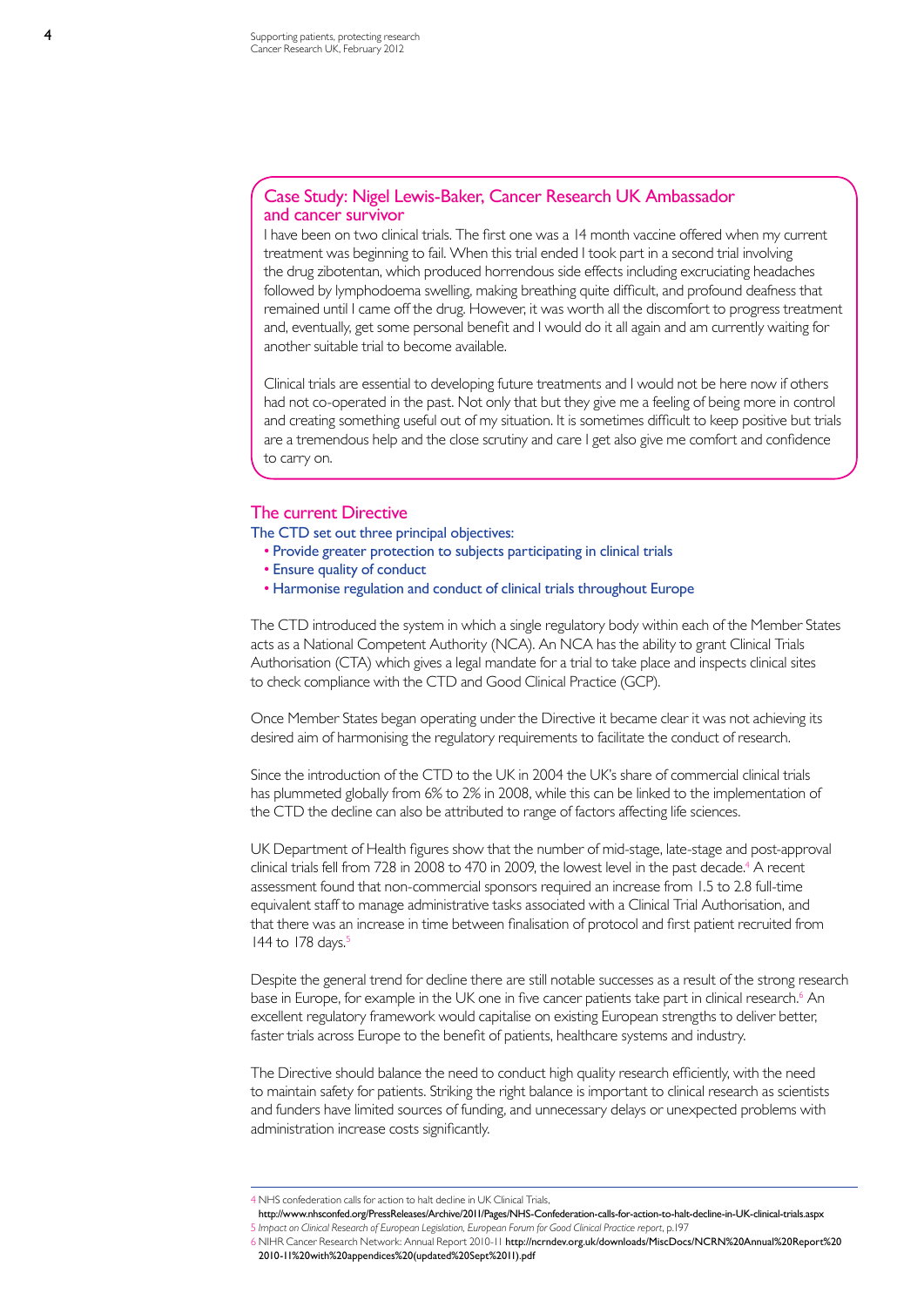#### The revision of the Directive

The implementation of the Directive has led to trials conducted both multi-nationally and in individual Member States experiencing increased bureaucracy and as a result increased cost and set-up time. In part, this is because different Member States interpret and implement the Directive differently. This has resulted in a fragmented system for regulating clinical trials across Europe which can produce conflicting assessments when conducting studies across several countries.

The lack of clarity within the Directive has also resulted in ambiguity for both Sponsors and regulators in deciding whether a trial should or should not fall within its scope. An inflexible approach to regulation has caused significant problems for many trials especially those which are not developing a new therapeutic product. Many trials are conducted using the standard level of care and medicines for their intended indication, in order to advance the clinical knowledge of a drug's effects and improve the quality of treatment for cancer patients.

The Directive's focus on creating high standards of patient safety is welcomed by the research community. However, the systems put in place to monitor and record patient safety data have put a significant administrative burden on researchers with no evidence suggesting that it improves patient safety. The way in which patient safety data is collected also suggests that it is not utilised effectively by regulators to recognise serious incidents in patients. The revision of the Directive should maintain the high standards of patient safety that exist while also reducing the burden of unnecessary reporting of information on researchers and institutions.

Ensuring that the proposed revision of the CTD is fully consulted on and has had a full impact assessment is important to make sure the research community in Europe benefits and changes do not have any unintended consequences. However, it is important the timeline for revision is maintained in order to bring about an improvement to the clinical research environment as soon as possible.

It is vital that the revised Directive supports greater harmonisation. While it is important that there is scope within the application of the legislation to allow for national differences, harmonisation will make it easier to undertake international clinical trials.



These photos show the difference in paperwork needed before and after the implementation of the Clinical Trials Directive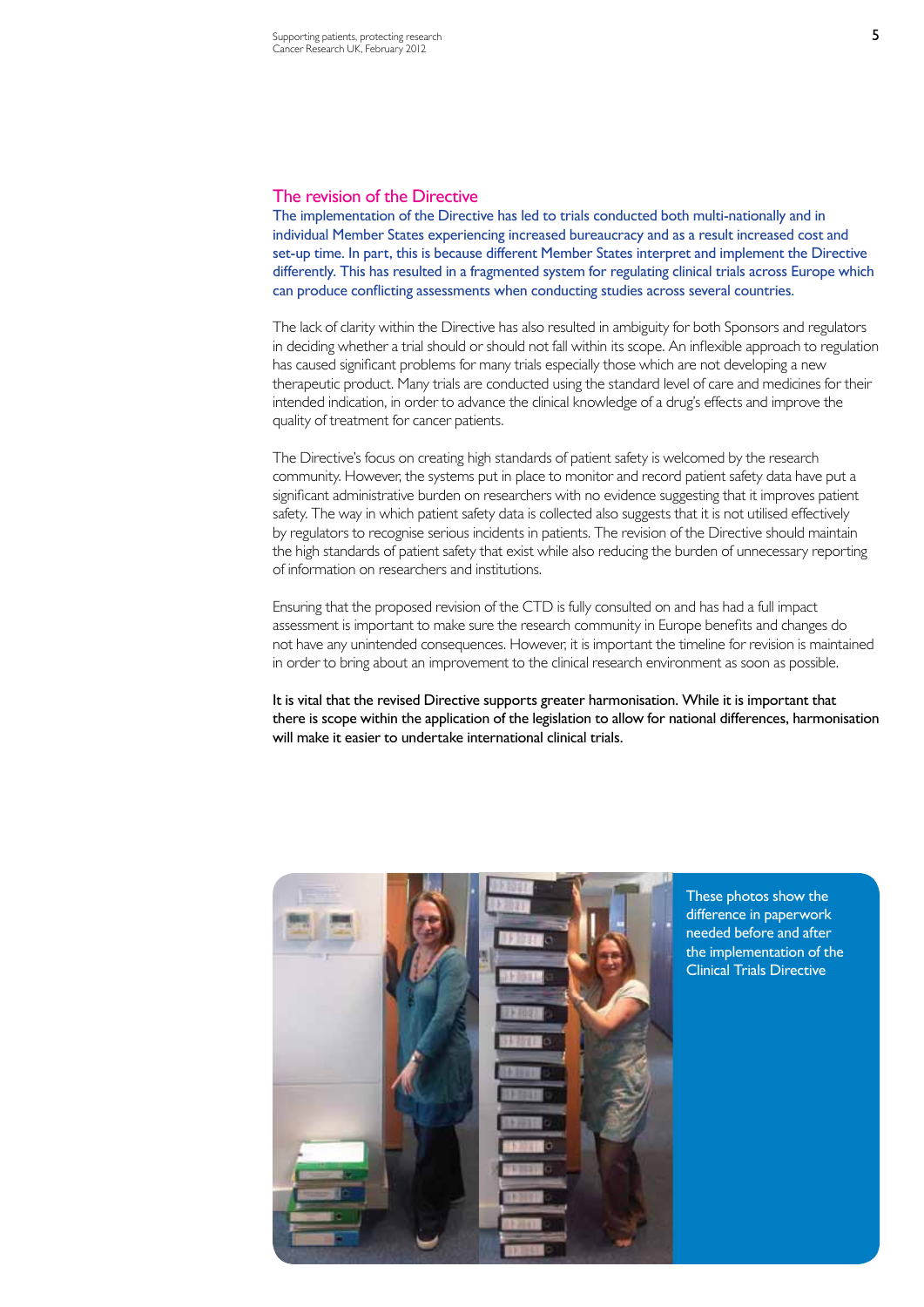### Action needed

#### Divergent assessments

Retain the function of national competent authorities in regulating single country trials with multinational trials having the option to participate in a Co-ordinated Assessment Procedure (CAP)

In order to carry out a clinical trial, an organisation must be designated as a Sponsor. The Sponsor must obtain Clinical Trial Authorisation (CTA) from the National Competent Authority (NCA) in order to get permission to conduct a trial. For multinational trials, authorisation is required from each national regulatory body in which the trial takes place.

NCAs in different Member States take a different approach to applying the CTD. Researchers commonly complain about the divergent requests from different national regulators when submitting applications. National regulators can reach different conclusions about whether to grant authorisations, but more commonly request amendments to research protocols. Multiple regulators making different requests for amendments complicate trials and make it difficult for Sponsors and the investigators leading the trial to co-ordinate changes to the research protocol in different countries.

A Voluntary Harmonisation Procedure (VHP) was introduced as a way to co-ordinate and harmonise assessments across Member States in an acceptable timeframe. However the VHP continues to experience similar issues with divergent opinions from NCAs.

#### Case Study: Divergent views within the VHP

A CR-UK funded trial used the VHP to apply for CTAs in five European countries. Issues arose due to the French NCA's requirement to inspect non-pharmaceutical manufacturers of cellular products (including gene therapy products) according to the Cell and Tissue Directives, rather than Good Manufacturing Practice (GMP) which is standard in most other European nations. This discrepancy compared to the requirements in other EU Member States has led to two countries withdrawing from the VHP process.

Among those NCAs participating in the VHP process, there is a discrepancy in assessments at national level, since one of the remaining three countries granted CTAs subject to the condition that a "Manufacturer's Authorisation/GMP certificate" is submitted. Clarification is currently being sought whether a Manufacturer's Authorisation according to the French regulations for an academic manufacturer (i.e. the Cell and Tissue Directives) will be acceptable. The process has been ongoing for approximately one year.

Clinical trials conducted in a single country clearly benefit from the straightforward approach to gaining authorisation from their own national competent authority. The system is effective in fostering close working between funders, researchers and regulators and allows for Member States to work towards improving their internal environments for medical research.

Greater clarity and efficiency for multi-national clinical trials could be derived from applying the proposed Co-ordinated Assessments Procedure (CAP). Under a CAP a sponsor of a clinical trial would elect a single country to be a "Reporting Member State" to take a lead in assessing the application for a clinical trial and reducing the levels of work needed from NCAs in other countries involved in the trial to gain approval. Before the CAP is introduced an impact assessment should take place to ensure it does have a positive effect on approval timelines.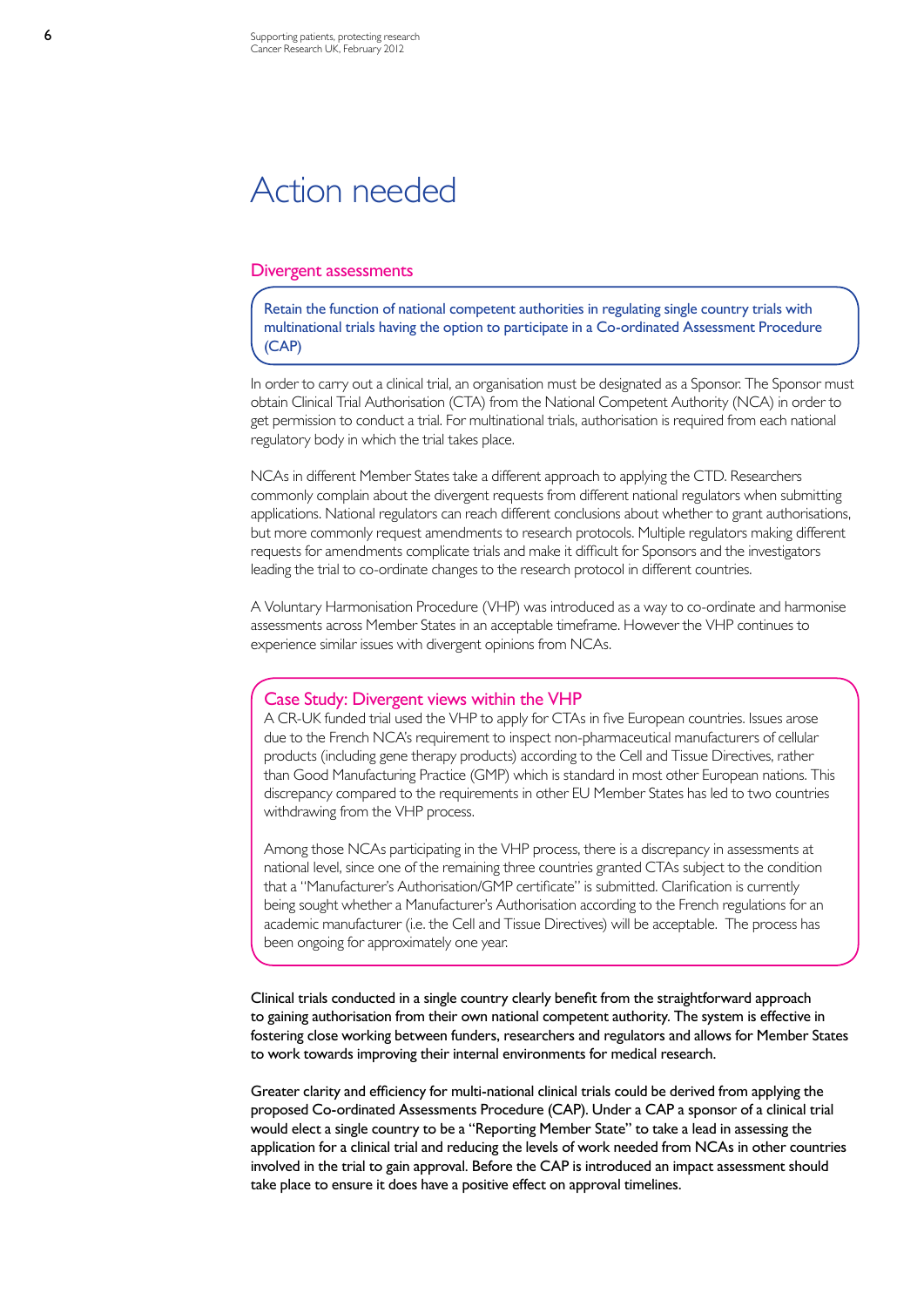#### Investigational Medicinal Products (IMP)

The definition of an Investigational Medicinal Product should be limited to include only therapies which are genuinely investigational and novel

Divergent assessments of the Directive across Europe stem from the unclear definitions in the Directive leading to inconsistent application across different Member States. Of particular concern is the definition of Investigational Medicinal Product (IMP) which forms the basis of the data requirements and regulation associated with the trial.

Standard levels of care indicate what treatment a patient would be receiving if they were in nonresearch hospital settings. Existing guidance on what constitutes the standard level of care is not applied consistently leading to certain National Competent Authorities classifying licensed drugs involved in trials as IMPs even if they are being used for their existing indication.

#### Case Study: Uncertainty of definition for IMPs across member states

EuroNet-PHL-C1 is a Cancer Research UK funded trial for children and young people under 18 years old, comparing different ways of treating Hodgkin's lymphoma to help lower the risk of longterm side effects. Doctors usually treat Hodgkin's lymphoma with a combination of chemotherapy drugs and many people have radiotherapy after chemotherapy.

For this trial, the number of IMPs included on the Clinical Trials Authorisation (CTA) in different Member States varies from as many as 14 to as few as two. This clearly demonstrates the lack of common understanding of the definition of an IMP by National Competent Authorities and researchers.

The revision of the CTD must limit the scope of IMPs to treatments that are truly investigational and exclude therapies which are used in studies for their intended purpose. A tighter and clearer definition will substantially reduce unnecessary regulatory oversight in many clinical trials while maintaining patient safety when testing novel therapies for the first time. Any revision on the definition of an IMP must not expand the scope of products it could include.

A revised Directive should set out clearly what constitutes an IMP in a way that will be applied consistently across all Member States. Updating the guidance on which therapies used in a clinical trial are used as a non-investigative medicinal product (NIMP) will provide additional guidance to researchers and regulators to ensure the requirements placed on a trial are proportionate to the nature of the product that is being assessed.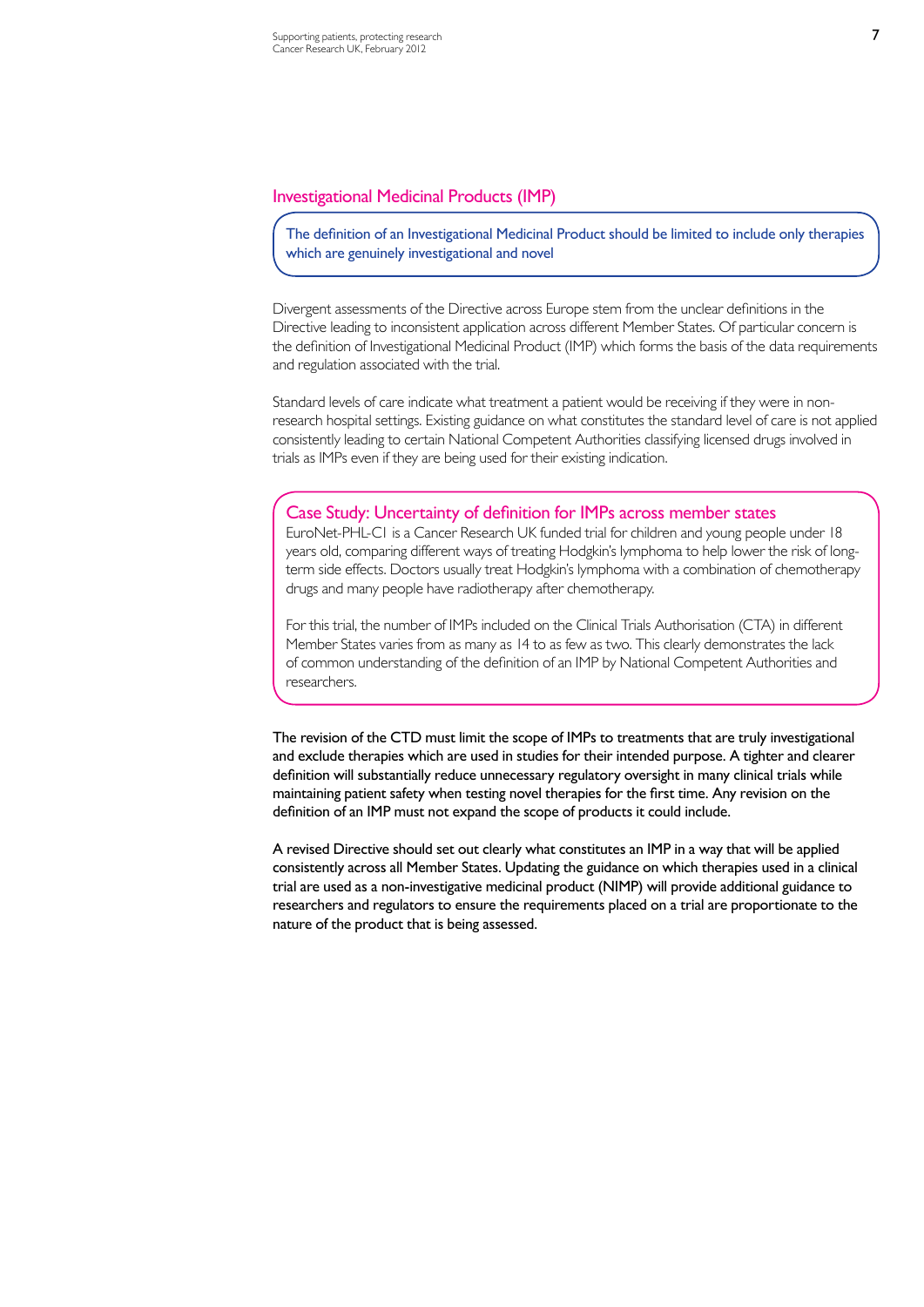#### Risk-based approach

The Directive should allow for a risk-based approach to the assessment of clinical trials, ideally with the onus on the Sponsor to justify the assessment

Cancer Research UK funds a range of different types of trials including those in which a new therapy is first tried in humans, and to those evaluating existing medicines. The difference in risk between different trials is not acknowledged in the CTD and has led to regulators being over cautious in their approach to allowing trials to go ahead.

Within a substantial number of non-commercial drug treatment trials, the control treatment is a drug or combination of drugs used within their existing indication. The CTD does not effectively recognise these problems, instead applying a 'one size fits all' approach to clinical research which leads to trials being over-regulated.

#### Case Study: Lack of clarity for labelling approved drugs for new indications

TNT is a Cancer Research UK funded study that aims to recruit 400 patients with metastatic breast cancer (i.e. patients whose chances of survival are poor). The aim is to see if an intravenous chemotherapy drug called carboplatin can delay disease progression compared with docetaxel (also an i.v. drug), which is the widely used standard of care. Docetaxel is used within its licensed indication. Carboplatin is used to treat lung and ovarian cancer, and has also been widely used to treat metastatic breast cancer outside the clinical trial setting for years.

When used in exactly the same way within the trial, there is a theoretical requirement for full labelling according to regulatory requirements. However, whether this labelling is actually required for an i.v. drug which is administered within the hospital and that the patient never handles is still disputed, and there is lack of clarity from the regulator on this issue.

The process of formulating a risk-based approach within the legislation of the EU CTD is currently underway. National competent authorities such as the UK Medicines and Healthcare products Regulatory Agency (MHRA) have already devised their own programmes for stratifying risk in elements of clinical trials. It is likely that the new guidance will lead to change for individual authorities and a move towards a harmonised approach across Europe.

The revision of the Directive and associated guidance should enshrine a risk based approach so that researchers across Member States are regulated in a proportionate manner to allow important research to take place with the appropriate safety guidelines but without significant delays.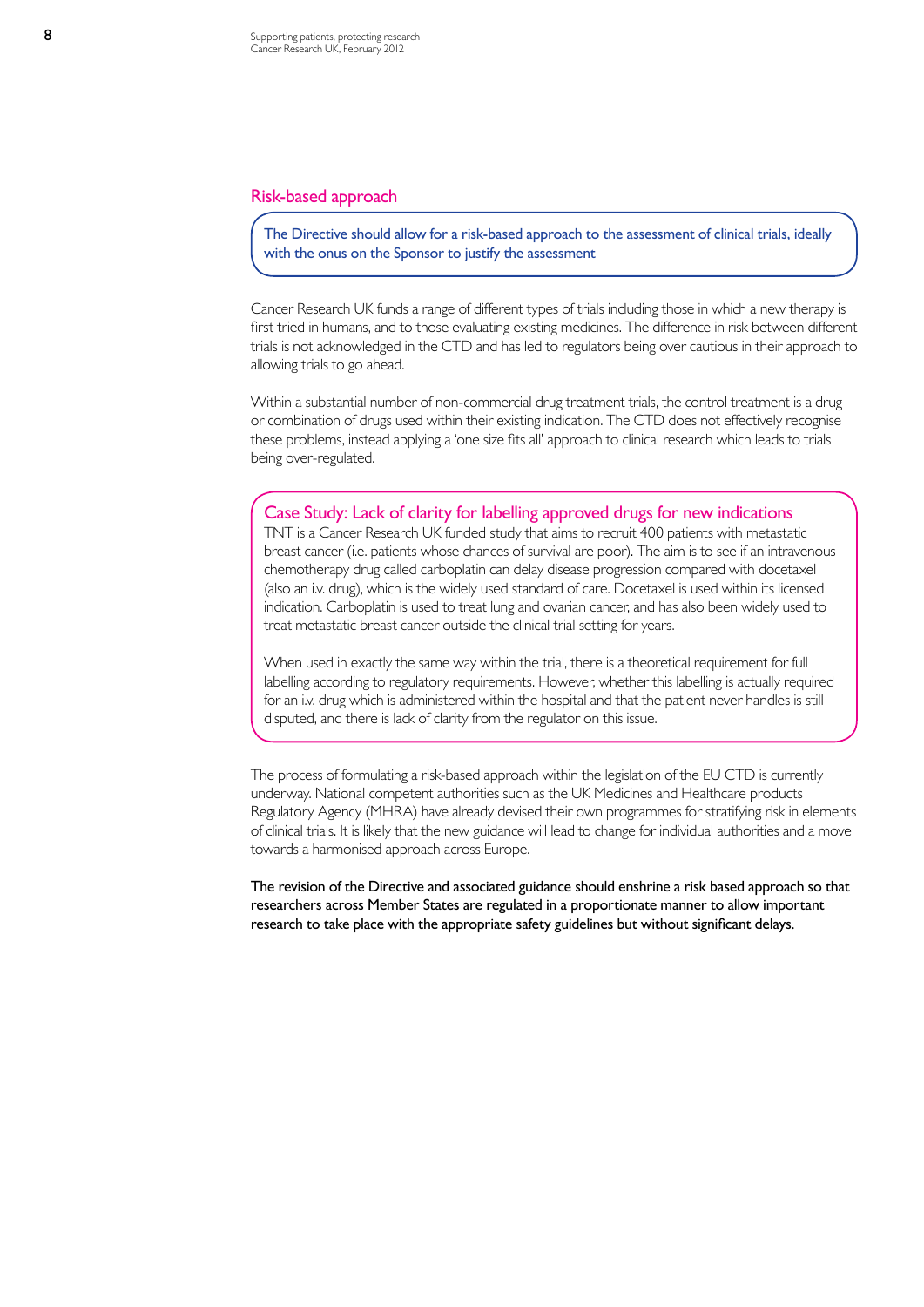#### Substantial amendments

Substantial amendments should be limited to changes that affect patient safety or the scientific outcome of a trial, as opposed to reporting purely administrative amendments

Substantial amendments occur when researchers need to make a change to an aspect of a trial that has been approved by the regulator when it originally granted permission for the trial to go ahead. Substantial amendments are needed to ensure that regulators are aware of how a trial is progressing and that the approved study is being conducted without significant deviations from the initial mandated proposal.

Similar to many other aspects of the CTD, the lack of clarity of what constitutes a substantial amendment has lead to uncertainty over whether or not to submit amendments, leading to overreporting and extra bureaucracy for both researchers and regulators. Simple changes which can require a substantial amendment include additional clarifications in the protocol of the trial which do not actually affect procedures or reporting associated. Differences of opinion across Member States on what constitutes a substantial amendment further demonstrates the need for a clear and exhaustive definition.

An additional concern is that while approvals may be governed by timelines to ensure that studies are not unnecessarily delayed waiting for regulatory decisions, substantial amendments which carry almost equal importance, in terms of allowing a trial to progress, do not have mandated response times.

A substantial amendment should only be warranted for a change to a trial that affects patient care or the outcome of the trial. The revision of the CTD should look at the issue of substantial amendments to both clarify to sponsors what needs to be submitted but also to make commitments to process these amendments within a set time frame.

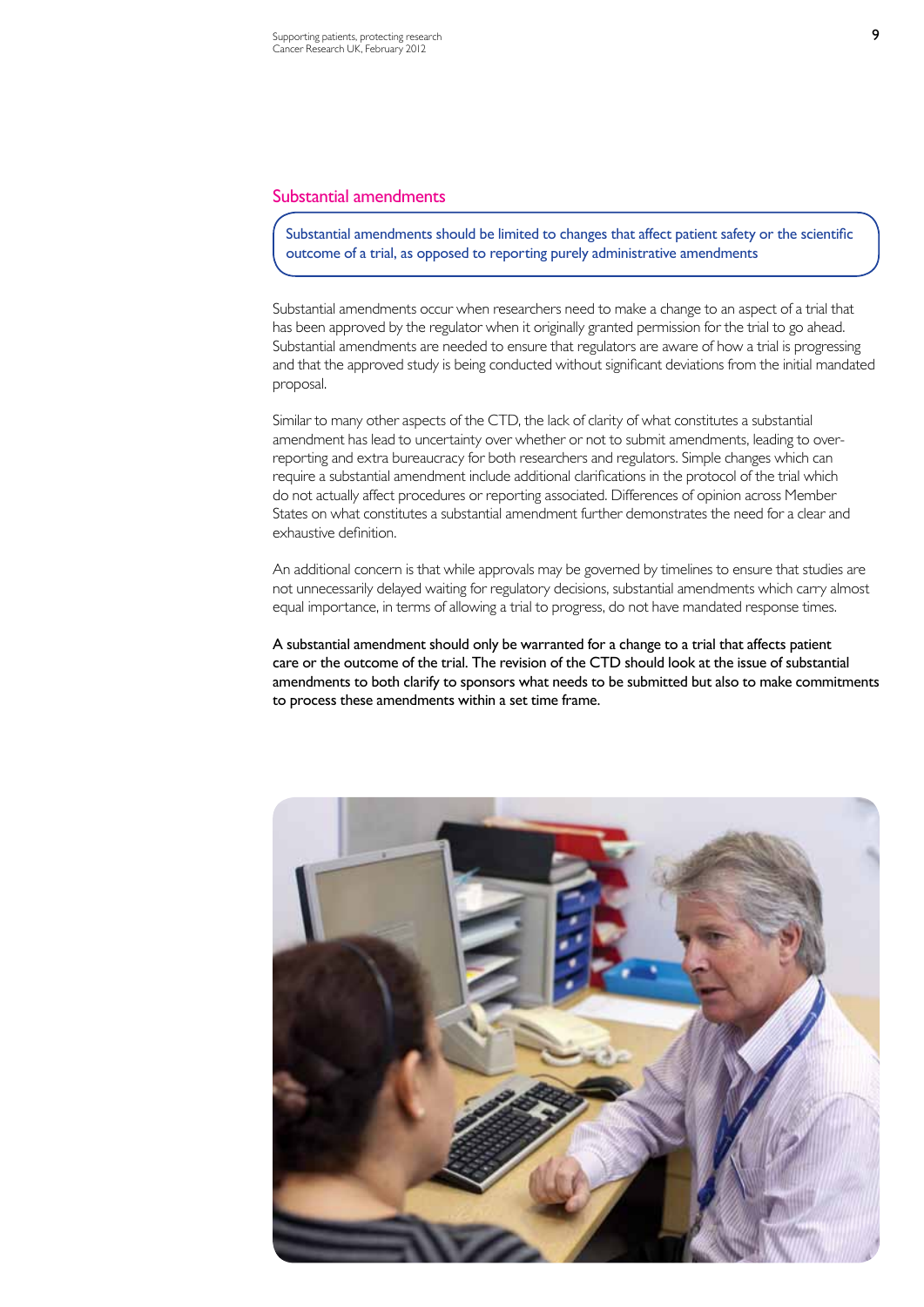#### Suspected Unexpected Serious Adverse Reactions (SUSAR)

The safety reporting system should be overhauled with SUSARs being reported in a manner which only contributes to patients' safety

Clinical trials must have in place safety reporting systems in order to monitor patients while a trial is taking place. A Suspected Unexpected Serious Adverse Reaction (SUSAR) occurs when an event takes place in the trial that is considered serious to a participant's health. Each time a serious event occurs the researchers must report it in a centralised database.

Reporting SUSARs can take a significant amount of time, up to two days for each event. This is because of the information required including a patient's case and treatment history. This puts significant strain on the resources of Clinical Trials Units.

SUSAR reporting is particularly burdensome for trials that involve licensed drugs where the 'Undesirable Effects' section of the Summary of Product Characteristics (SPC) on the label of a drug does not reflect what is commonly observed in routine clinical practice. This leads to known common side effects being reported as SUSARs.

#### Case Study: Requirement to report well known side effects

The RaTHL trial is a Cancer Research UK funded trial which uses three established multi-drug regimens (AVD, ABVD and BEACOPP) for the treatment of Hodgkin's lymphoma, which include nine IMPs. All of these drugs are licensed, so SPCs are used to determine whether or not serious adverse reactions are SUSARs. An issue has arisen as several of the licensed drugs' SPCs do not list well-known side-effects, therefore, by definition, they are SUSARs. This has resulted in the reporting of 110 SUSARs within a 35 month period for 710 patients.

This problem is particularly common with haematology trials where treatment involves numerous licensed drugs.

Under the current CTD every SUSAR that occurs must be reported to each site taking part in the trial. This generates a significant amount of information much of which is not relevant to maintaining patient safety. As individual incidents are updated with new data, additional reports are generated which further contribute to the excess of data. The current system not only proves burdensome to researchers but also jeopardises patient safety as the volume of reports make it difficult to discern which reports should be flagged and acted on.

SUSARs should be analysed and assessed by the sponsor, with additional sites taking part in the trial only being informed if there are material considerations for the conduct of the study, such as safety. SUSAR details could be included in a quarterly or annual summary report to sites which would be much more useful and efficient for researchers managing patient safety.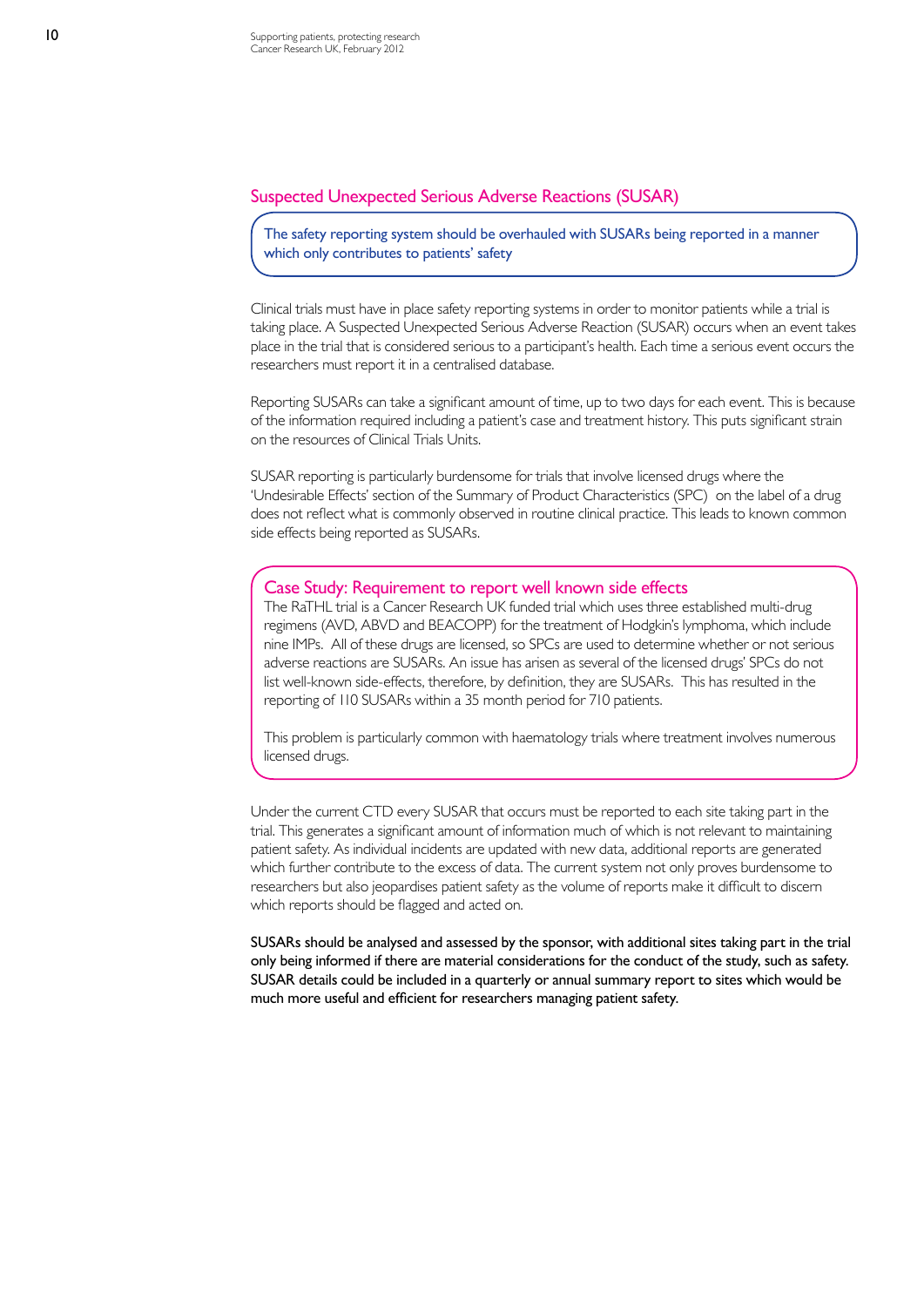#### Sponsorship of trials

Multiple organisations should be allowed to sponsor clinical trials in order for risk and responsibility to be shared and facilitate further collaborative working

Every clinical trial must have an organisation nominated as Sponsor. Sponsors assume responsibility for reporting progress and ensuring the requirements of the CTD are adhered to. Currently regulators within most Member States favour a single sponsor as it gives clarity and accountability to an organisation to maintain patient safety.

Clinical Trials Units are a unique asset to the UK, they exist to run clinical trials and manage trial data. These Units bring together experts in statistics, data management, IT and administration. Cancer Research UK funds seven cancer trials units in the UK specialising in adult cancer, and one focusing on childhood cancer. Most Cancer Research UK trials that we fund are run by one of these units.

CR-UK's non-commercial Clinical Trials Units, have found benefit from the UK's current regulatory approach that allows allocation of the sponsors' responsibilities between two or more institutions (co-sponsors) or joint responsibility shared by institutions. Sharing responsibility allows institutions and organisations which are not capable of taking on the full liability of sponsoring a trial to participate and share responsibility with other organisations. For this approach to be truly effective it needs to be recognised across Member States.

#### Case Study: Recognition of co-sponsorship across member states

The SCOT trial is a Cancer Research UK funded trial taking place in Glasgow and is co-sponsored by the University of Glasgow and the Greater Glasgow Clyde Health Board. The trial looked to set up a site in Denmark.

Issues arose when the Danish site submitted their SCOT application to the Danish NCA. The application was rejected on the grounds that co-sponsorship was a division of Sponsor responsibilities on risk, despite the UK NCA accepting this arrangement.

Further documentation has been produced demonstrating the formal relationship between the University of Glasgow and NHS Greater Glasgow and Clyde. This process has delayed the Danish centre from undertaking its research by a month.

Recognition of co-sponsorship will not in itself help alleviate the regulatory issues caused by the CTD, but it will assist non-commercial entities with some of the administrative burdens caused by the Directive.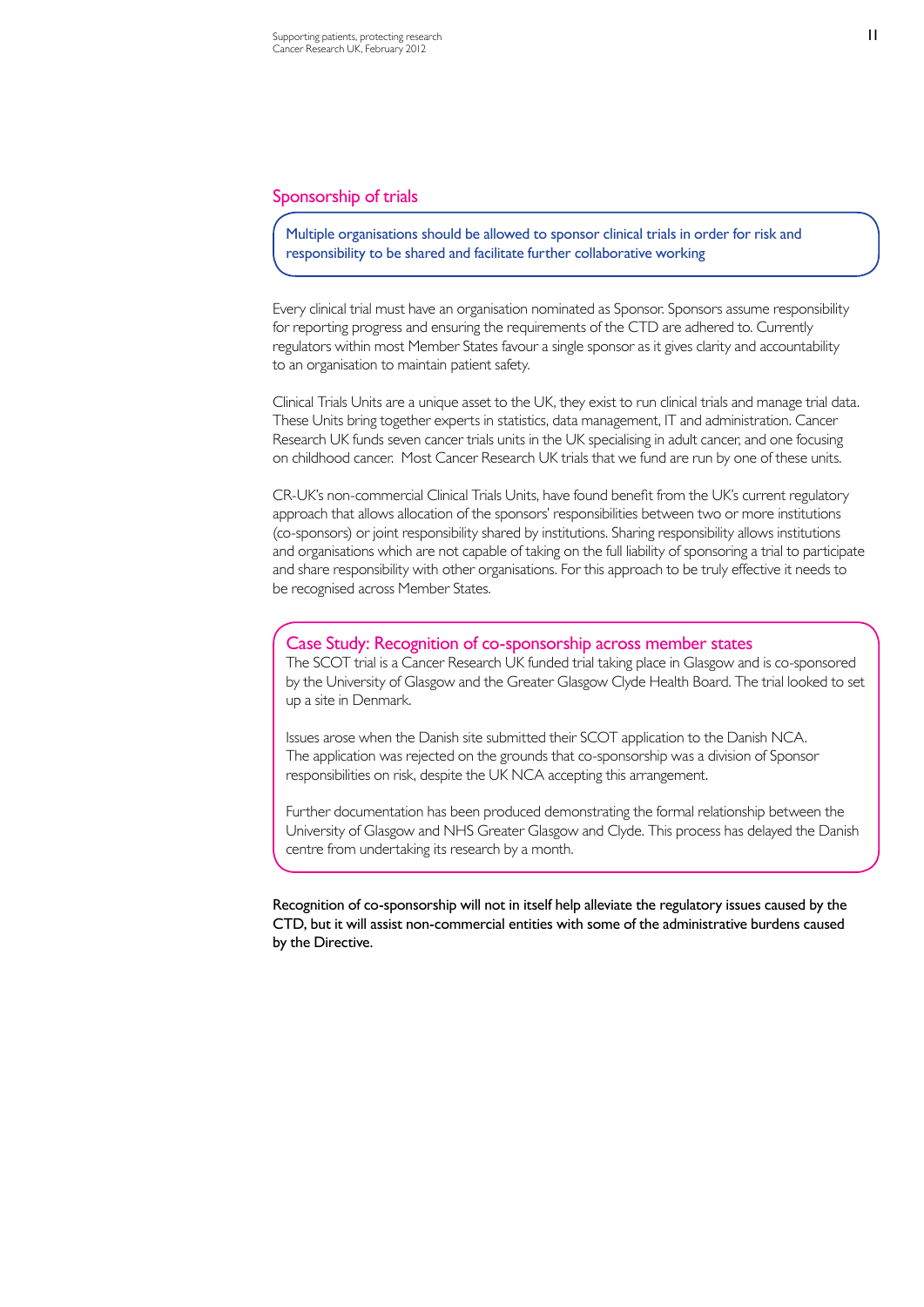### **Summary**

Cancer Research UK's recommendations would maintain patient safety at the highest possible level while allowing researchers to efficiently conduct critically important research for patient benefit.

It is clear that the major failing of the original Directive was the scope it left for interpretation. Lawmakers and regulators implemented the Directive in different ways, which has led to uncertainty for researchers and a fragmented system across Europe. Clear language and proportionate requirements would significantly benefit the research environment for clinical trials in Europe. We still believe that a Directive continues to be the best way in which to standardise and improve the environment for clinical research in Europe as opposed to a Regulation which would be too prescriptive for the different healthcare and research structures within different Member States.

To ensure unintended consequences do not emerge from the revision of the CTD a full impact assessment report should be conducted on proposals put forward by the Commission. A carefully considered revision of the Directive offers an important opportunity to create a stable framework of legislation that benefits the European life sciences industry.

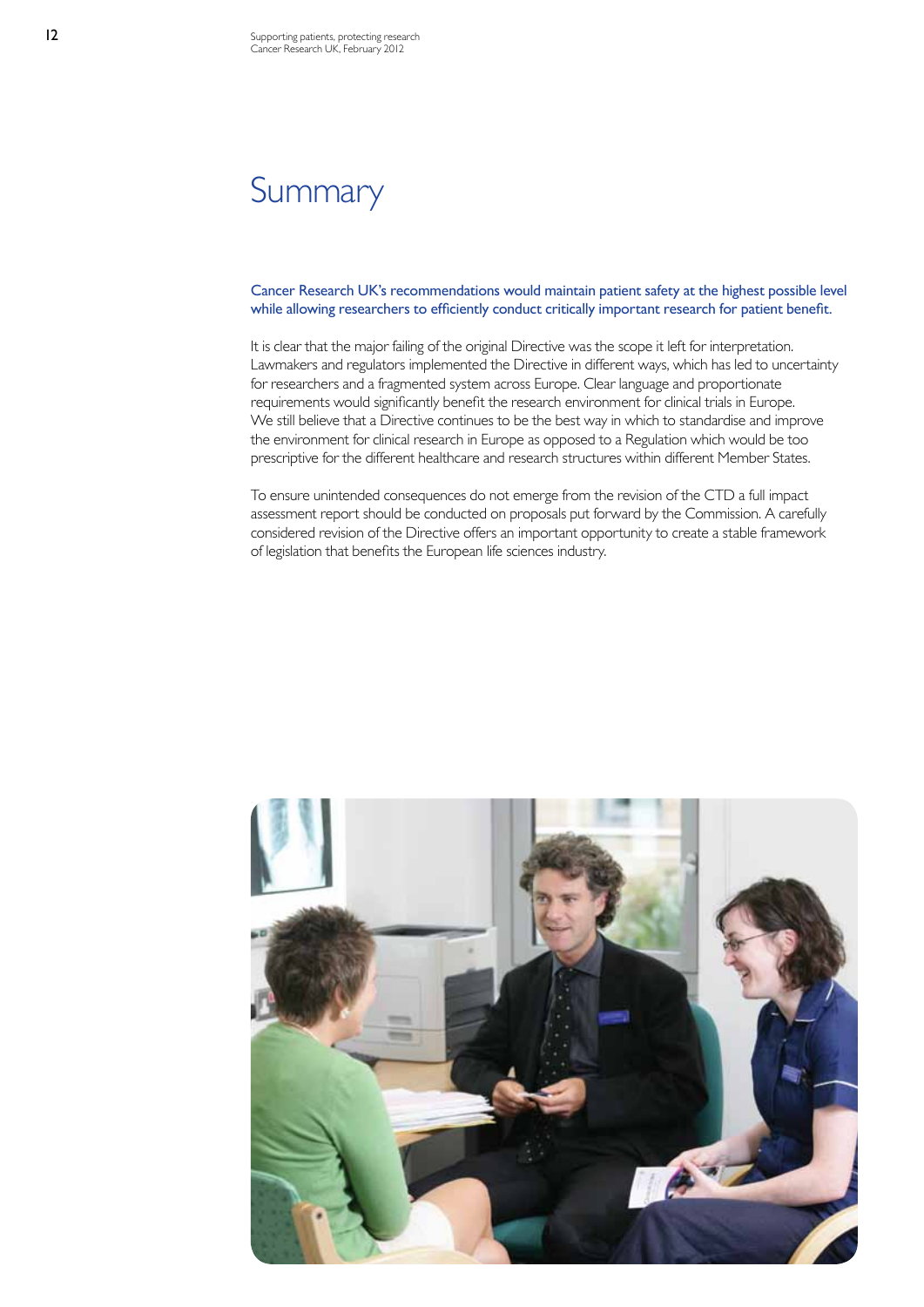### Glossary of terms

| <b>CTA</b> | Clinical Trials Authorisation                              |
|------------|------------------------------------------------------------|
| <b>CTD</b> | Clinical Trials Directive                                  |
| EMA        | European Medicines Agency                                  |
| <b>GCP</b> | Good Clinical Practice                                     |
| <b>GMP</b> | Good Manufacturing Practice                                |
| <b>IMP</b> | Innovative Medicinal Product                               |
|            | MHRA Medicines and Healthcare products Regulatory Agency   |
| rsi        | Reported Safety Information                                |
| <b>SPC</b> | Summary of Product Characteristics                         |
|            | <b>SUSAR</b> Suspected Unexpected Serious Adverse Reaction |
| VHP        | Voluntary Harmonisation Procedure                          |

### More information

Cancer Research UK http://www.cancerresearchuk.org/

Cancer Research UK: Cancer Help http://cancerhelp.cancerresearchuk.org/

Cancer Research UK: Trials and Research Information http://cancerhelp.cancerresearchuk.org/trials/

European Commission – Clinical Trials http://ec.europa.eu/health/human-use/clinical-trials/index\_en.htm

European Forum for Good Clinical Practice http://www.efgcp.be/

Medicines and Healthcare products Regulatory Agency http://www.mhra.gov.uk/Howweregulate/Medicines/Licensingofmedicines/Clinicaltrials/index.htm

National Cancer Research Network http://www.ncrn.org.uk/